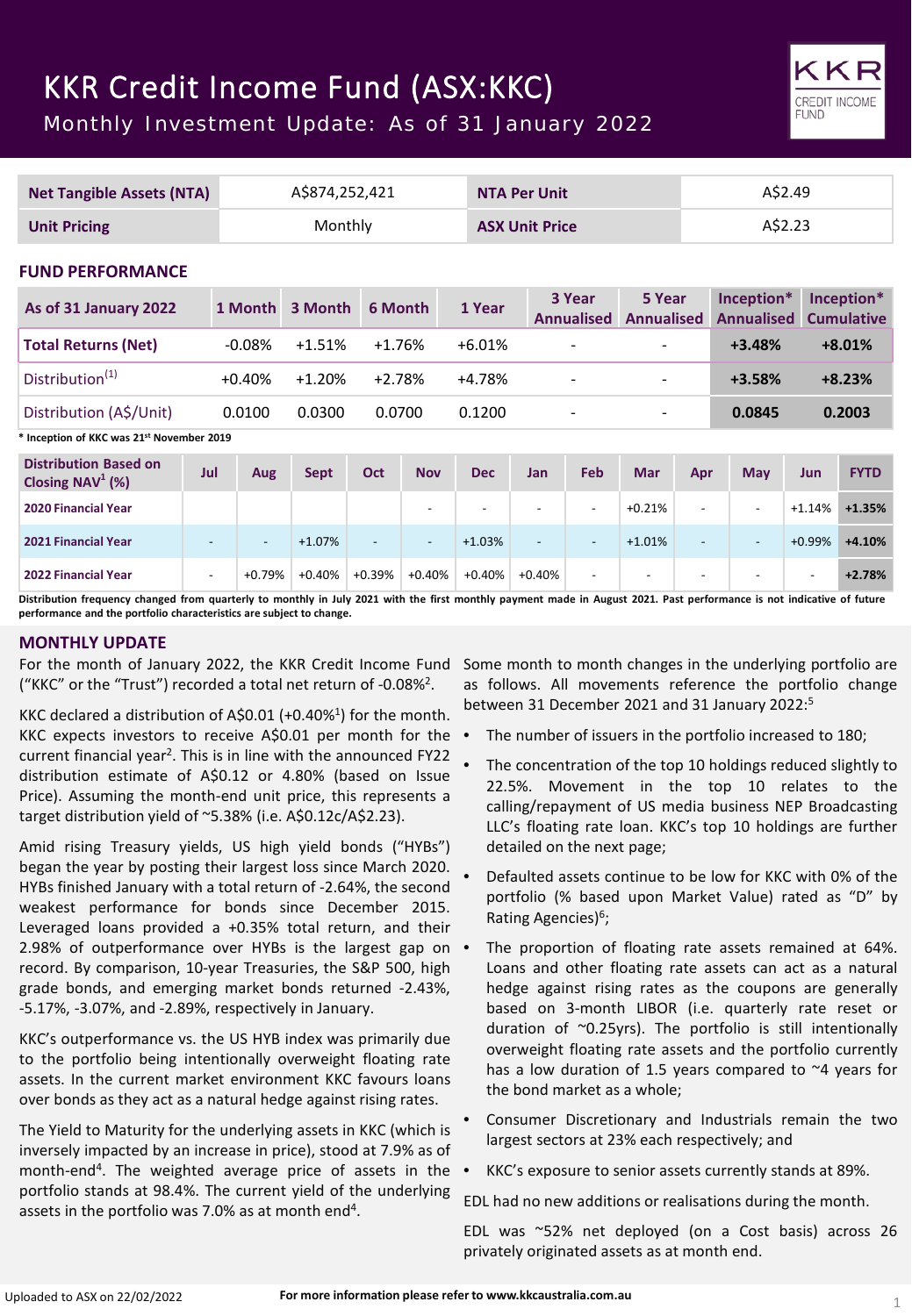# KKR Credit Income Fund (ASX:KKC)

Monthly Investment Update: As of 31 January 2022





# **OTHER PORTFOLIO DETAILS(5)**

| Number of              | <b>Asset Mix</b>                          | <b>Yield-to-Maturity on</b> | <b>Portfolio Interest</b> | Average      | <b>Current Yield on</b>  |  |
|------------------------|-------------------------------------------|-----------------------------|---------------------------|--------------|--------------------------|--|
| Issuers <sup>(4)</sup> |                                           | <b>Underlying Assets</b>    | <b>Rate Duration</b>      | <b>Price</b> | <b>Underlying Assets</b> |  |
| 180                    | 78% Traded Credit /<br>22% Private Credit | 7.9%                        | 1.5                       | 98.4         | 7.0%                     |  |

## **TOP 100 ISSUER SUMMARY: % OF PORTFOLIO**

| Top <sub>10</sub> | Top 20 | Top $251$ | Top 50 | <b>Top 100</b> |
|-------------------|--------|-----------|--------|----------------|
| 22.5%             | 36.9%  | 42.9%     | 65.5%  | 91.4%          |

## **TOP 10 HOLDINGS**

| <b>Holding</b>            | Weight | <b>Type</b> | <b>Sector</b>                  | <b>Fixed/Floating</b> | <b>Security</b>  | <b>Seniority</b> | Country              | <b>Currency</b> |
|---------------------------|--------|-------------|--------------------------------|-----------------------|------------------|------------------|----------------------|-----------------|
| Segua Corp                | 3.3%   | Loan        | Aerospace & Defense            | Floating              | Senior Secured   | First Lien       | <b>United States</b> | <b>USD</b>      |
| Douglas Holding AG        | 3.1%   | Bond        | Specialty Stores               | Fixed                 | Senior Secured   | First Lien       | Germany              | <b>EUR</b>      |
| Misys Ltd                 | 2.5%   | Loan        | <b>Application Software</b>    | Floating              | Senior Secured   | Second Lien      | <b>United States</b> | <b>USD</b>      |
| Varsity Brands Inc        | 2.4%   | Bond        | Apparel, Accessories & Luxury  | Floating              | Senior Secured   | First Lien       | <b>United States</b> | <b>USD</b>      |
| Carnival Corp             | 2.3%   | Bond        | Hotels, Resorts & Cruise Lines | Fixed                 | Senior Unsecured | Unsecured        | <b>United States</b> | <b>USD</b>      |
| <b>National Financial</b> | 1.9%   | Bond        | Insurance Brokers              | Fixed                 | Senior Unsecured | Unsecured        | <b>United States</b> | USD.            |
| Vantage Specialty         | 1.8%   | Loan        | <b>Specialty Chemicals</b>     | Floating              | Senior Secured   | First Lien       | <b>United States</b> | <b>USD</b>      |
| Solera LLC                | 1.8%   | Loan        | <b>Application Software</b>    | Floating              | Senior Secured   | Second Lien      | <b>United States</b> | USD.            |
| Ardonagh Group            | 1.7%   | Bond        | Insurance Brokers              | Fixed                 | Senior Unsecured | Unsecured        | United Kingdom       | <b>USD</b>      |
| Multi-Color Corp          | 1.7%   | Bond        | <b>Commercial Printing</b>     | Fixed                 | Senior Unsecured | Unsecured        | <b>United States</b> | USD.            |
|                           | 22.5%  |             |                                |                       |                  |                  |                      |                 |

This investment update and the statistics surrounding the top 10 holdings in the KKR Credit Income Fund is provided solely for informational purposes. The information contained herein is only as current as of the date indicated, and may be superseded by subsequent market events or for other reasons.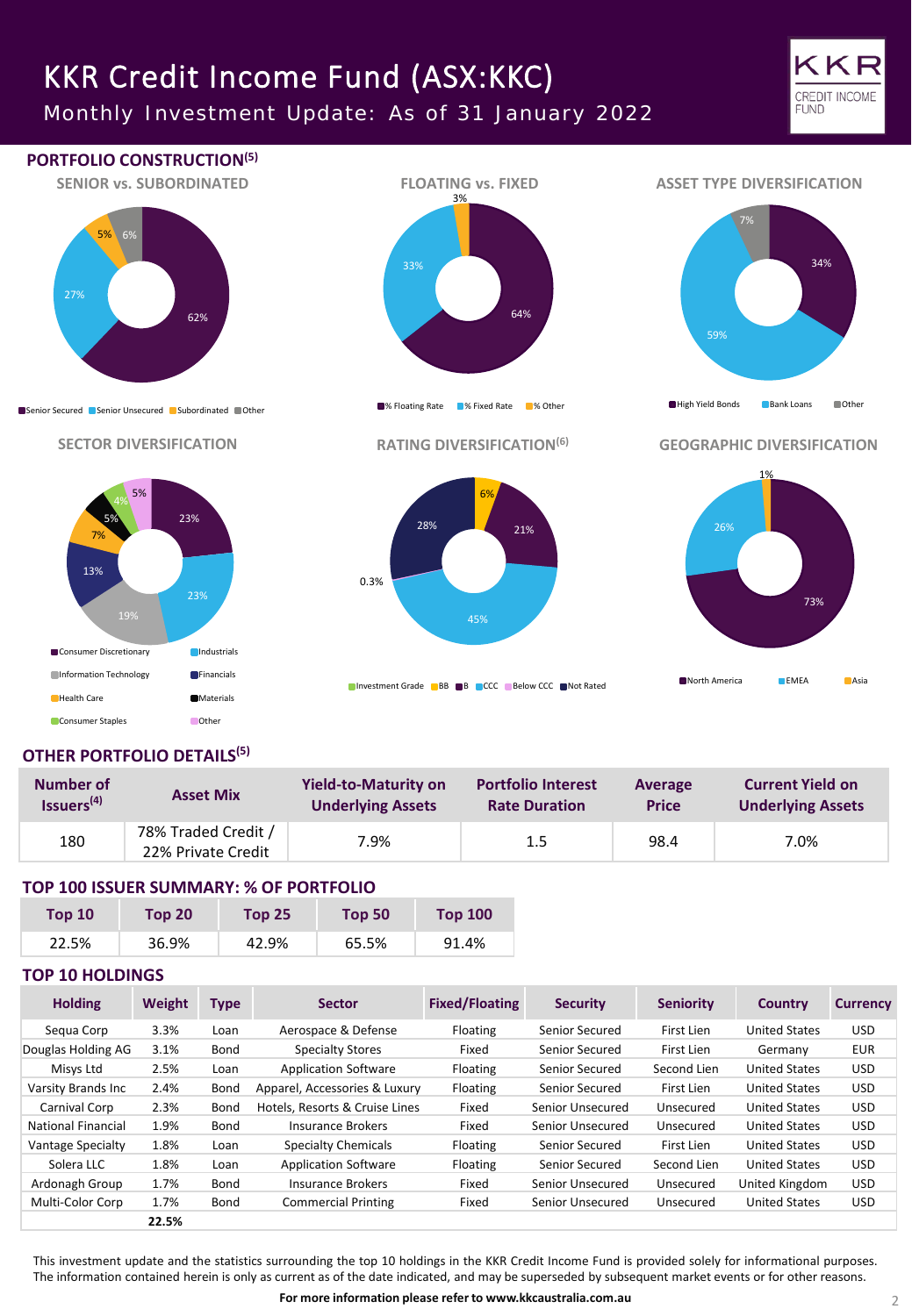

## **KKC OVERVIEW**

The Trust aims to provide investors with attractive, riskadjusted returns and access to a diversified portfolio of income generating alternative credit investments through the Trust's investment across strategies managed by the credit investment teams of Kohlberg Kravis Roberts & Co. L.P. ("KKR").

These strategies comprise the Global Opportunistic Credit strategy and European Direct Lending strategy, which seek to take advantage of the attractive opportunities that KKR sees in the market. The Trust's investment objective is to provide an income stream as well as to achieve attractive long-term capital appreciation over a full market cycle.

The Trust seeks to deliver investors with a distribution yield of 4% - 6% per annum<sup>(2)</sup>, paid monthly in arrears. KKC has announced that for the financial year ended June 2022, KKC is targeting a distribution of +4.8% based on the issue NTA per unit of A\$2.50<sup>2</sup> (12c per year). The Trust continues to target a medium-term average total return of 6% - 8% per annum(7) .

## **KKR OVERVIEW**

Established in 1976, KKR is a leading global investment firm with industry-leading investment experience, indepth industry knowledge, sophisticated processes for growing and improving businesses, and a strong culture committed to teamwork.

As of 31 December 2021, KKR had A\$649.1 billion of assets under management, of which A\$257.6 billion sits within KKR Credit. (8)

KKR has a global presence with offices in 21 cities across 4 continents, including Sydney, Australia. KKR employs over 160 investment professionals in the Credit business.

KKC represents the largest pool of capital for KKR's Australian business and KKR now has two permanent members of its Client Partner Group based in Sydney. The Client Partner Group is responsible for client and market engagement across KKR's breadth of funds and strategies.

### **KEY TRUST INFORMATION AS AT 31 January 2022**

| <b>Trust Name</b>            | KKR Credit Income Fund (ARSN 634 082 107)                                                                                                                                                                  |
|------------------------------|------------------------------------------------------------------------------------------------------------------------------------------------------------------------------------------------------------|
| <b>ASX Code</b>              | <b>KKC</b>                                                                                                                                                                                                 |
| <b>ASX Listing</b>           | 21 November 2019                                                                                                                                                                                           |
| <b>Market Capitalisation</b> | A\$781.6 million                                                                                                                                                                                           |
| <b>Units On Issue</b>        | 350,473,456                                                                                                                                                                                                |
| <b>Investment Manager</b>    | KKR Australia Investment Management Pty Ltd (ABN 42 146 164 454)                                                                                                                                           |
| <b>Responsible Entity</b>    | The Trust Company (RE Services) Limited (ABN 45 003 278 831)                                                                                                                                               |
| <b>Management Fee</b>        | 0.88% per annum of the NTA, plus net GST of 0.022% per annum of the NTA <sup>(9)</sup>                                                                                                                     |
| <b>Performance Fee</b>       | Up to 5.125% of the net annualised return (inclusive of net GST, less RTIC), multiplied by the<br>'Adjusted NAV' with a hurdle of RBA cash rate plus 4.00% and subject to a high water mark <sup>(9)</sup> |
| <b>Asset Class</b>           | Fixed Income, AUD Hedged                                                                                                                                                                                   |

## **CONTACT INFORMATION**

#### **BOARDROOM**

1300-131-856 (Australia) +612-9290-9688 (outside Australia) www.boardroomlimited.com.au enquiries@boardroomlimited.com.au **KKR CREDIT INCOME TRUST** www.kkcaustralia.com.au

## **RESEARCH**

BondAdviser Independent Investment Research

Zenith Investment Partners

**For more information please refer to www.kkcaustralia.com.au**